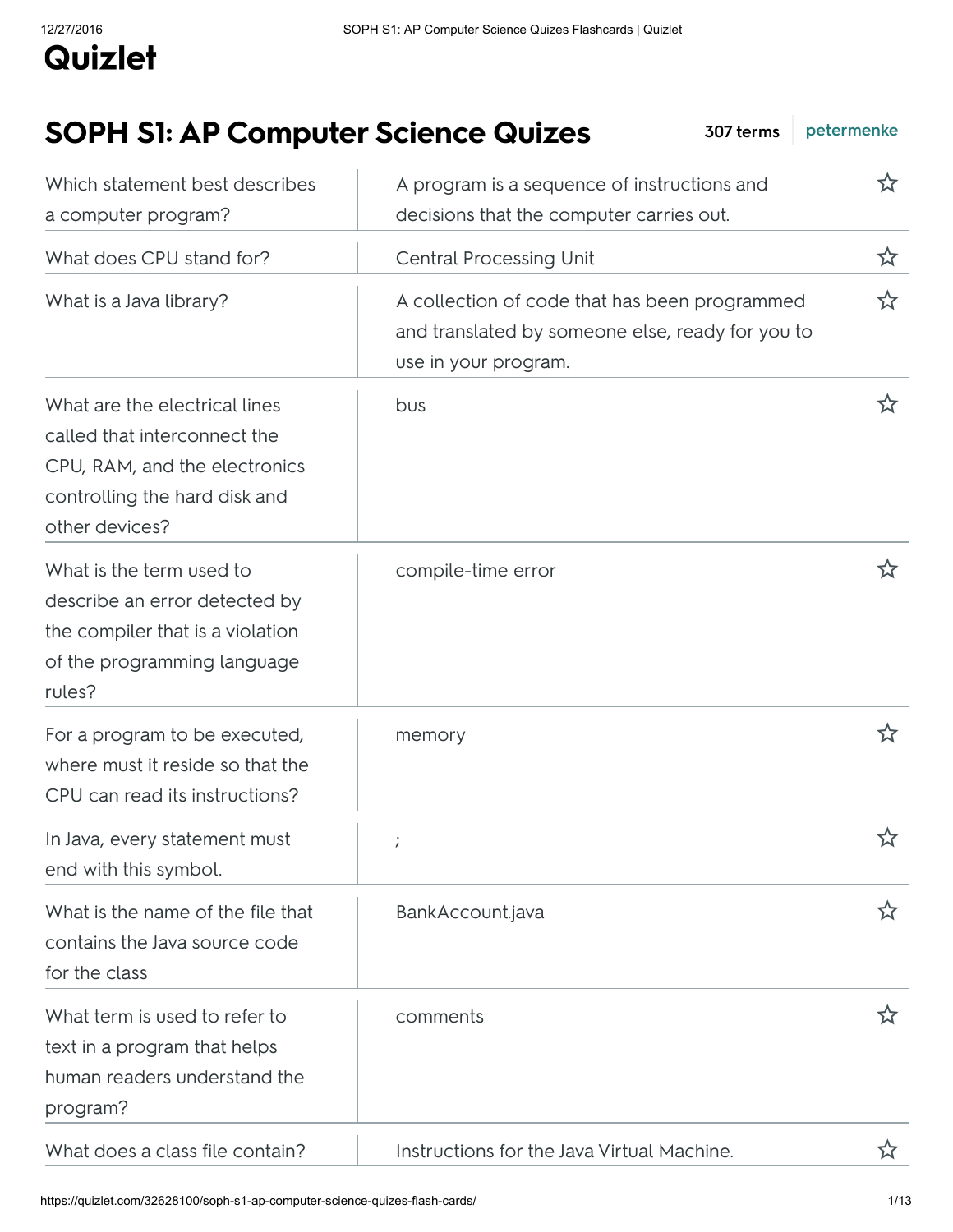| 12/27/2016                                                                                                                                               | SOPH S1: AP Computer Science Quizes Flashcards   Quizlet             |    |
|----------------------------------------------------------------------------------------------------------------------------------------------------------|----------------------------------------------------------------------|----|
| Which part of a computer<br>contains the CPU, the RAM, and<br>connectors to peripheral<br>devices?                                                       | motherboard                                                          | ኢን |
| What term is used to refer to a<br>sequence of characters<br>enclosed in quotation marks?                                                                | string                                                               |    |
| The input to a method is called<br>a(n)                                                                                                                  | parameter                                                            | ☆  |
| What is the name of the =<br>operator in Java?                                                                                                           | assignment                                                           | ☆  |
| What is the name of the type<br>that denotes a string of<br>characters?                                                                                  | String                                                               | ☆  |
| What is a storage location in the<br>computer's memory called that<br>has a type, name, and contents?                                                    | variable                                                             | ኢን |
| Which operator constructs<br>object instances?                                                                                                           | new                                                                  | ☆  |
| What is an object?                                                                                                                                       | An entity in your program that is manipulated by<br>calling methods. | ☆  |
| What terminology describes a<br>method that returns information<br>about its implicit parameter and<br>does not change the<br>parameter's internal data? | accessor                                                             | ☆  |
| Which of the following is the<br>best choice for a variable<br>identifier that will store a name?                                                        | name                                                                 | ☆  |
| Which statement stores an<br>integer value in a variable?                                                                                                | $count = 5;$                                                         | ☆  |
| What terminology describes a                                                                                                                             | mutator                                                              | ☆  |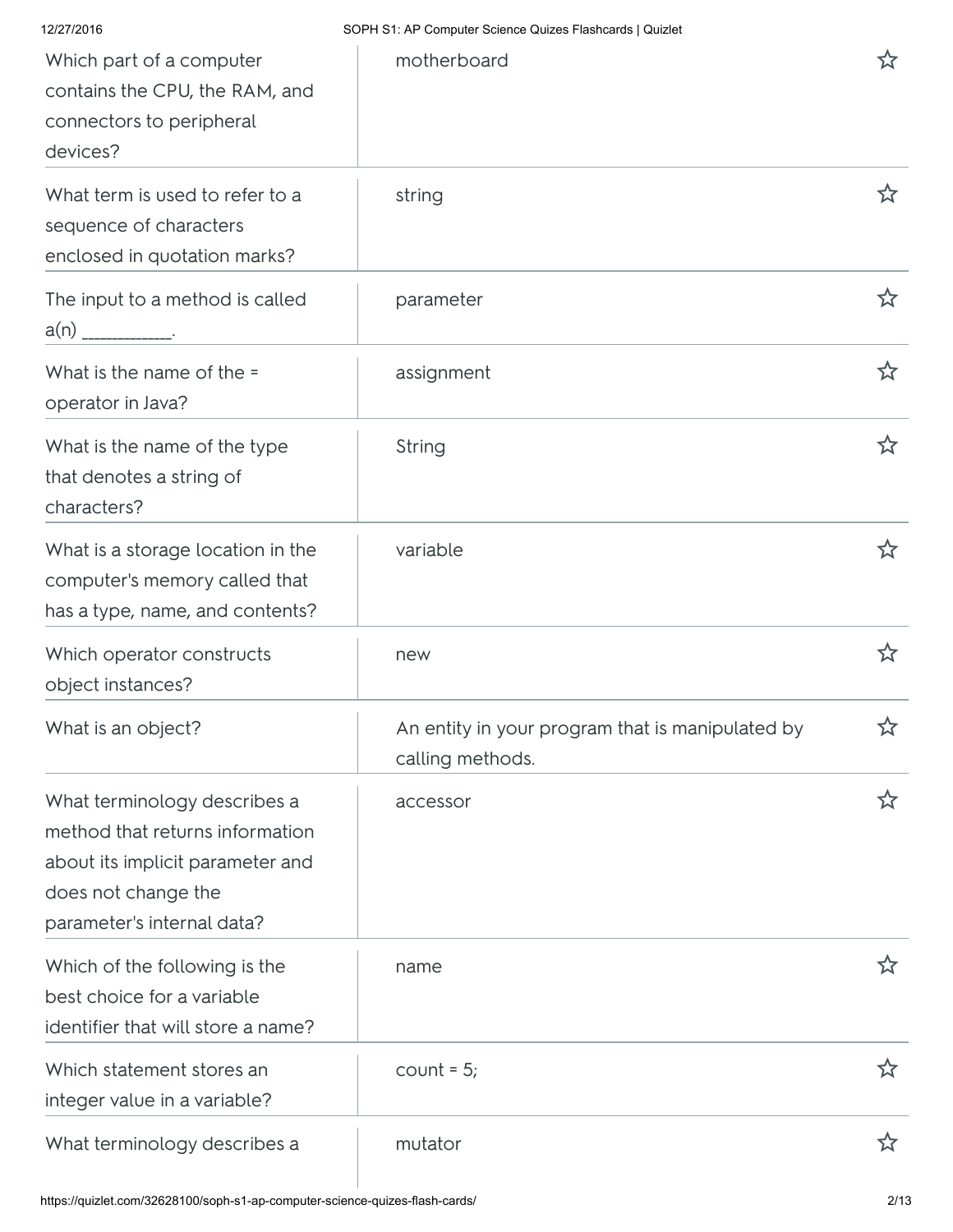| 12/27/2016<br>method that modifies the<br>internal data of its implicit<br>parameter?                     | SOPH S1: AP Computer Science Quizes Flashcards   Quizlet                             |    |
|-----------------------------------------------------------------------------------------------------------|--------------------------------------------------------------------------------------|----|
| Input to a method enclosed in<br>parentheses after the method<br>name is known as                         | explicit parameters                                                                  | ኢን |
| Which of the following<br>statements about classes is<br>correct?                                         | A class declares the methods that you can apply to<br>its objects.                   | ☆  |
| By convention, variables begin<br>with $a(n)$ ___________.                                                | lowercase letter                                                                     | ☆  |
| What is the name of the type<br>that denotes whole numbers?                                               | int                                                                                  | ☆  |
| What is the name of the type<br>that denotes floating-point<br>numbers that can have<br>fractional parts? | double                                                                               | ☆  |
| Which term is used to describe<br>the name of a variable, method,<br>or class?                            | identifier                                                                           | ☆  |
| Which of the following declares<br>a variable that will store a count<br>with an integer value?           | int count;                                                                           | ☆  |
| Which statement about<br>identifiers is correct?                                                          | Identifiers can be made up of letters, digits, and<br>the underscore $()$ character. | ☆  |
| By convention, classes begin<br>with $a(n)$ _________.                                                    | uppercase letter                                                                     | ☆  |
| What do object variables store?                                                                           | references                                                                           | ☆  |
| Which of the following declares<br>a variable that will store a count<br>with an integer value?           | int count;                                                                           | ☆  |
| What do object variables store?                                                                           | references                                                                           | ኢን |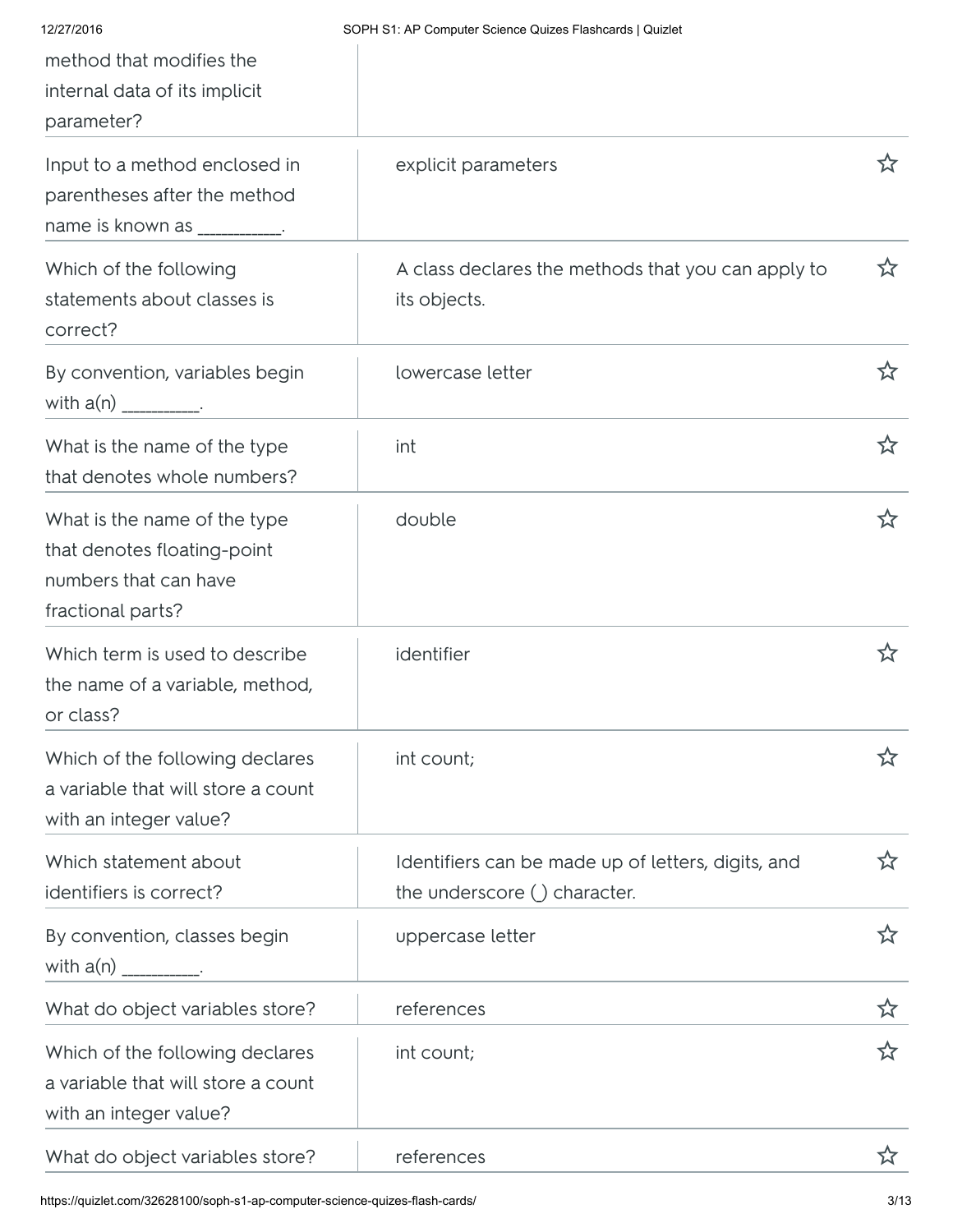| 12/27/2016                                                                                                                                         | SOPH S1: AP Computer Science Quizes Flashcards   Quizlet |   |
|----------------------------------------------------------------------------------------------------------------------------------------------------|----------------------------------------------------------|---|
| Which of the following declares<br>a variable that will store a<br>welcome message?                                                                | String welcome;                                          | 饮 |
| What is the term used to<br>describe an error causing a<br>program to take an action that<br>the programmer did not intend?                        | run-time error                                           | ☆ |
| What is the declared return type<br>for a method that does not have<br>a return value?                                                             | void                                                     |   |
| What does API stand for?                                                                                                                           | Application Programming Interface                        | ☆ |
| To use a class in another<br>package you need to ______ it.                                                                                        | import                                                   | ☆ |
| What is the term used to specify<br>the remote control for a class,<br>indicating what you can do with<br>the objects that belong to the<br>class? | public interface                                         | ☆ |
| Which of the following<br>represents a method call to a<br>method with a void return type?                                                         | System.out.println()                                     | ☆ |
| What is a storage location in the<br>computer's memory called that<br>has a type, name, and contents?                                              | variable                                                 | ☆ |
| Which method would you use<br>to obtain the string                                                                                                 | replace                                                  | ☆ |
| Assume that the variable                                                                                                                           | $count = 6$ ;                                            | ☆ |
| A set of values and the<br>operations that can be carried<br>out with those values are called                                                      | types                                                    | ☆ |
| Which of the following                                                                                                                             | Every object belongs to a class.                         |   |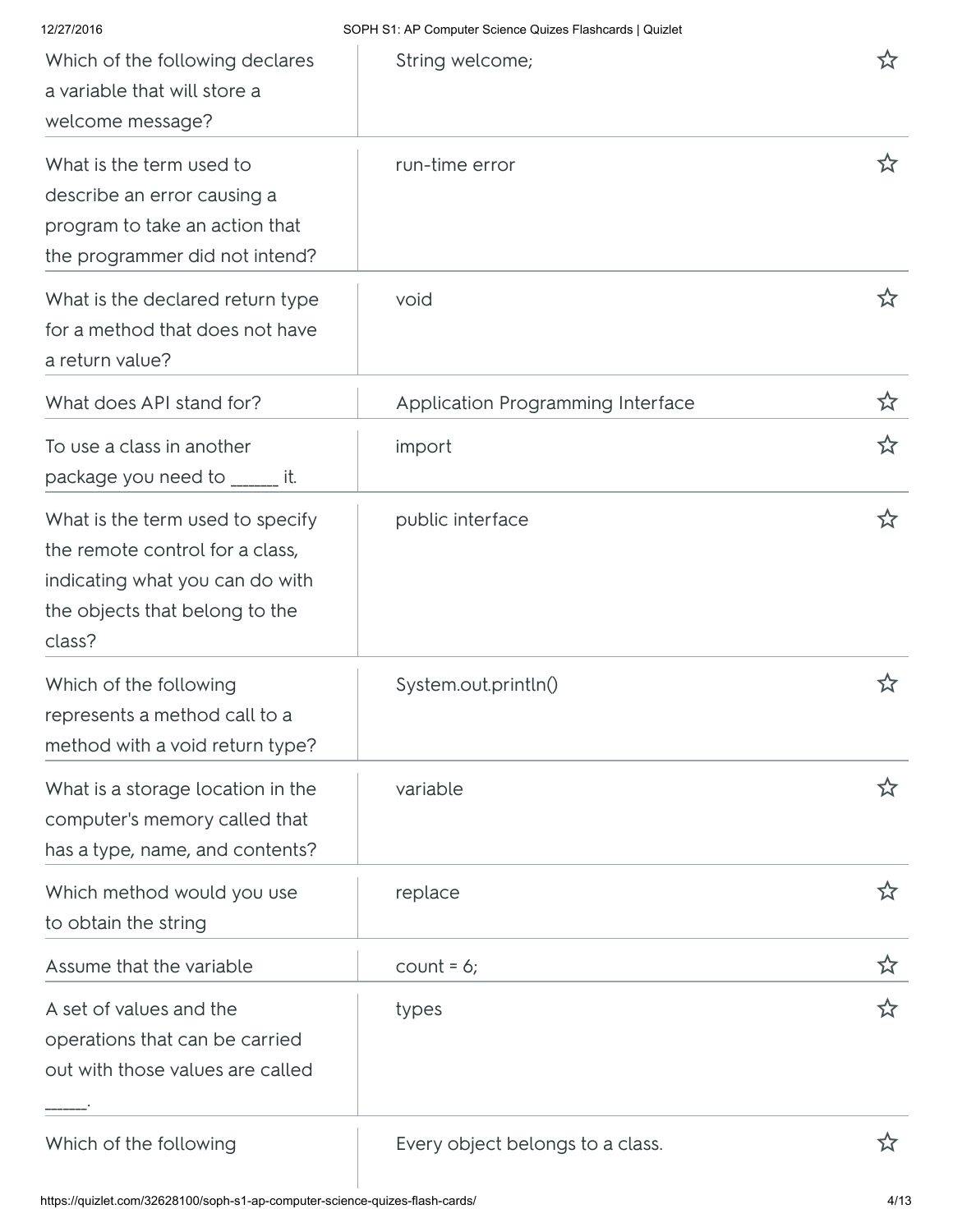| 12/27/2016<br>statements about objects is<br>correct?                                                    | SOPH S1: AP Computer Science Quizes Flashcards   Quizlet                                                                  |    |
|----------------------------------------------------------------------------------------------------------|---------------------------------------------------------------------------------------------------------------------------|----|
| Which statement declares and<br>stores an integer value in a<br>variable?                                | int count $= 5$ ;                                                                                                         | ☆  |
| Which of the following<br>statements about test programs<br>is true?                                     | Test programs verify that methods have been<br>implemented correctly.                                                     | ☆  |
| Which of the following is the<br>best choice for a variable<br>identifier that will store a name?        | name                                                                                                                      | ☆  |
| Which of the following<br>represents a method<br>declaration with a void return<br>type?                 | public void setValue(int value) {  };                                                                                     | ☆  |
| What is a Java library?                                                                                  | A collection of code that has been programmed<br>and translated by someone else, ready for you to<br>use in your program. | ኢን |
| What is the type of an object?                                                                           | class                                                                                                                     | ☆  |
| The output of a method is<br>called its _______ value.                                                   | return                                                                                                                    | ☆  |
| Which class is part of the                                                                               | String                                                                                                                    | ☆  |
| Which method call represents<br>the invocation of a method that<br>does not have explicit<br>parameters? | greeting.length()                                                                                                         | ☆  |
| Which term is used to describe<br>the name of a variable, method,<br>or class?                           | identifier                                                                                                                | ☆  |
| Which of the following<br>statements about methods is<br>correct?                                        | A method is a sequence of instructions that<br>accesses the data of an object.                                            | ኢን |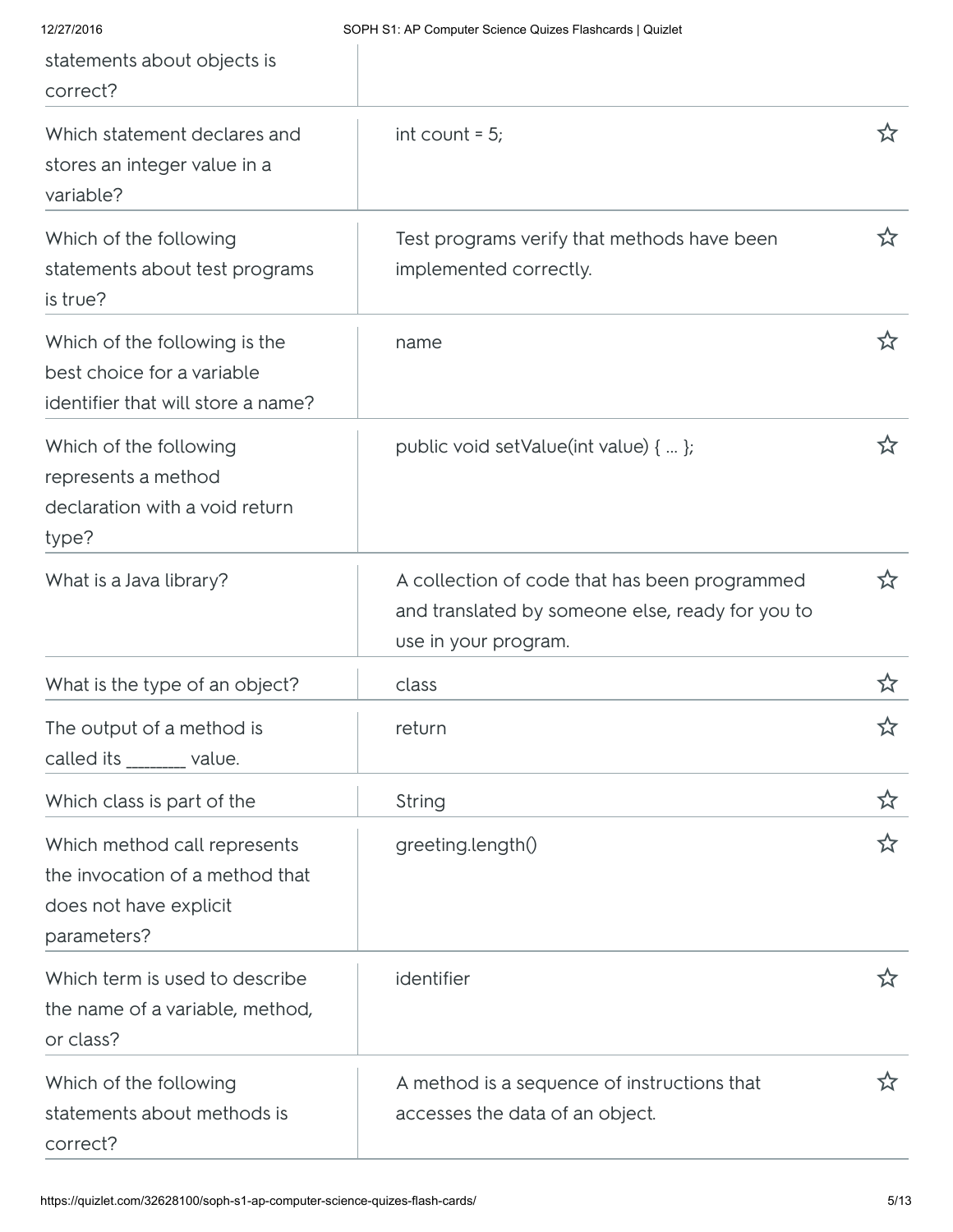| 12/27/2016                                                                                                                         | SOPH S1: AP Computer Science Quizes Flashcards   Quizlet           |   |
|------------------------------------------------------------------------------------------------------------------------------------|--------------------------------------------------------------------|---|
| What is the purpose of the<br>following algorithm?                                                                                 | To find the highest among 10 numbers                               |   |
| Which method call is incorrect?                                                                                                    | greeting.println()                                                 | ☆ |
| Evaluate the given pseudocode<br>to calculate the weighted score<br>for a student                                                  | 87.80                                                              | ☆ |
| Evaluate the given pseudocode<br>to calculate the efficiency of a<br>vehicle's fuel consumption using<br>the following test values | 20                                                                 | ☆ |
| What is the name of the type<br>that denotes floating-point<br>numbers that can have<br>fractional parts?                          | double                                                             | ☆ |
| Which statement is true about<br>the compilation process?                                                                          | The compiler will stop compiling when it finds the<br>first error. | ☆ |
| Which one of the following is<br>NOT a function of a CPU?                                                                          | Querying a database                                                | ☆ |
| Parameters to methods are<br>enclosed by these symbols.                                                                            | 0                                                                  | ☆ |
| What term is used to refer to a<br>sequence of steps for solving a<br>problem that is unambiguous,<br>executable, and terminating? | algorithm                                                          | ☆ |
| What translates high-level<br>descriptions into machine<br>code?                                                                   | compiler                                                           | ☆ |
| What term is used to refer to the<br>computer instructions that are<br>executed by a CPU, which are<br>specific to each CPU?       | machine code                                                       | ☆ |
| Which statement declares a                                                                                                         | int count;                                                         |   |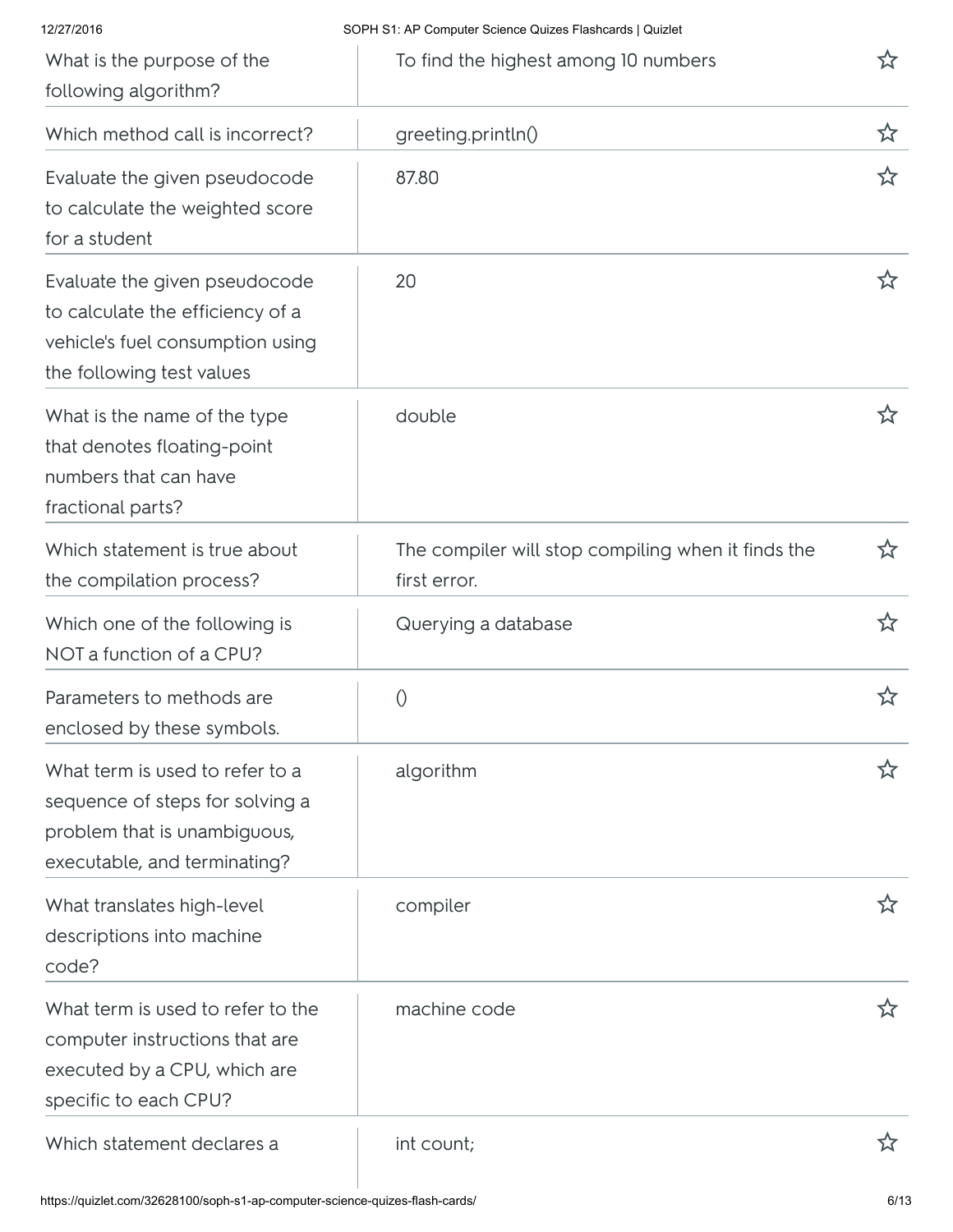| 12/27/2016<br>variable that will store an<br>integer value?                                               | SOPH S1: AP Computer Science Quizes Flashcards   Quizlet |   |
|-----------------------------------------------------------------------------------------------------------|----------------------------------------------------------|---|
| Which one of the following<br>memory types provides storage<br>that persists without electricity?         | secondary storage                                        | ☆ |
| By convention, variables begin<br>with $a(n)$ ___________.                                                | lowercase letter                                         | ☆ |
| What is the purpose of the<br>assignment operator?                                                        | to change the value of a variable                        | ☆ |
| What is the output of the<br>following Java statement?                                                    | 10                                                       | ☆ |
| Which of the following is a<br>mutator method for the                                                     | translate                                                | ☆ |
| Who or what is responsible for<br>inspecting and testing the<br>program to guard against logic<br>errors? | programmer                                               | ☆ |
| Every Java program consists of<br>one or more of these<br>fundamental building blocks.                    | class                                                    | ☆ |
| Which of the following declares<br>a variable that will store a<br>measurement with fractional<br>parts?  | double measure;                                          | ☆ |
| What entity belongs to a class<br>and is manipulated in a<br>program?                                     | object                                                   | ☆ |
| What does a class file contain?                                                                           | Instructions for the Java Virtual Machine.               | ☆ |
| Which is not a method of the                                                                              | println                                                  | ☆ |
| Structuring programs and<br>development processes in such<br>a way that an error in one part              | defensive programming                                    | ☆ |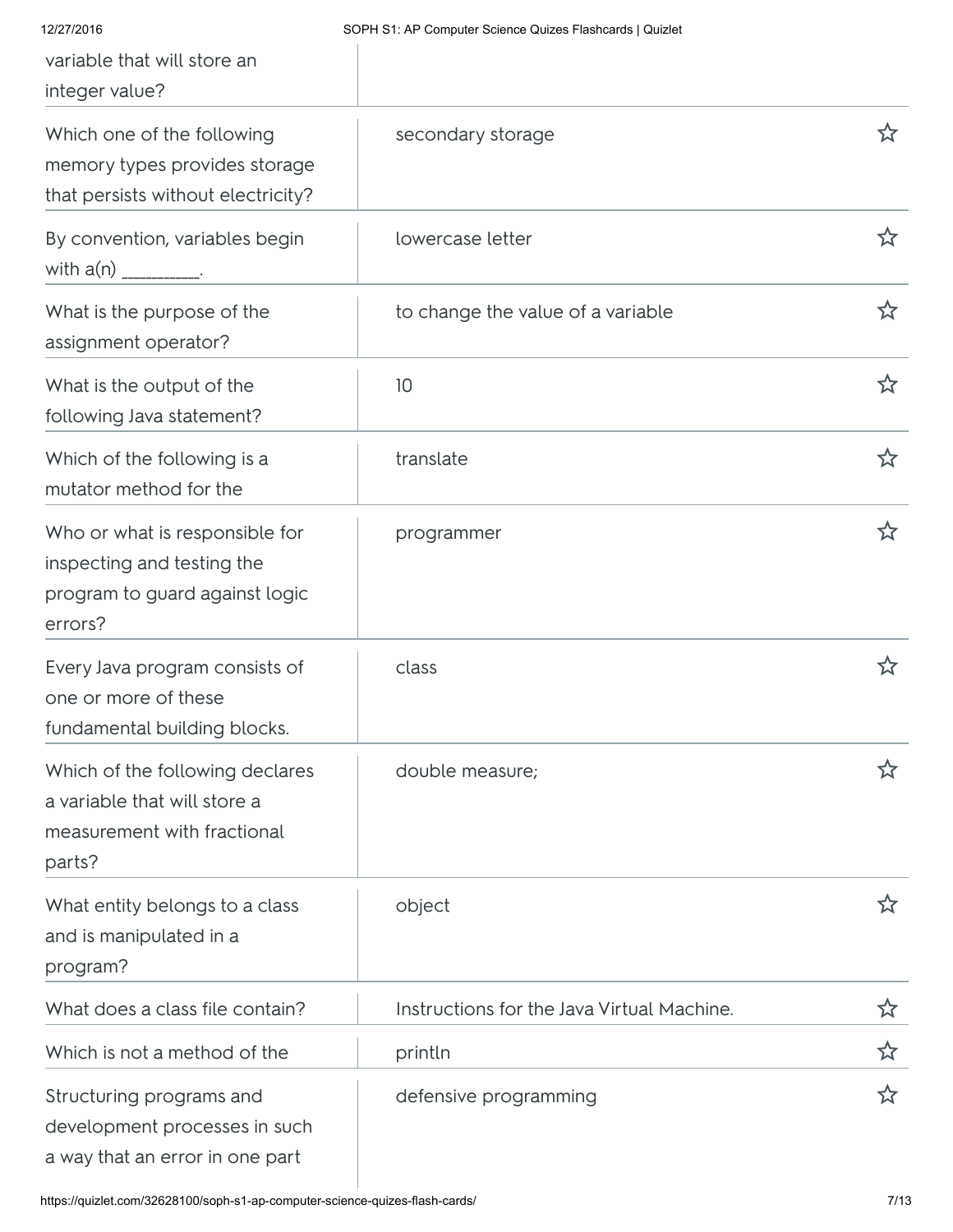| 12/27/2016<br>of the program does not trigger<br>a disastrous response is referred<br>to as $\frac{1}{1}$ .                                  | SOPH S1: AP Computer Science Quizes Flashcards   Quizlet |            |
|----------------------------------------------------------------------------------------------------------------------------------------------|----------------------------------------------------------|------------|
| Which statement calls a<br>constructor with no<br>construction parameters?                                                                   | Circle $c = new Circle()$ ;                              | <u>ኒ</u> ን |
| What type of program can you<br>use to enter your Java program?                                                                              | editor                                                   | ☆          |
| What is the name of the file<br>created after a successful<br>compilation of                                                                 | MyClass.class                                            | ☆          |
| Which of the following method<br>calls illustrates the return value<br>of a method as a parameter?                                           | System.out.println(greeting.length());                   | ☆          |
| For a program to be executed,<br>where must it reside so that the<br>CPU can read its instructions?                                          | memory                                                   | ☆          |
| What is the term used to<br>describe an error detected by<br>the compiler that is a violation<br>of the programming language<br>rules?       | compile-time error                                       | ☆          |
| Which statement declares a<br>variable that references a                                                                                     | Circle $c = new Circle(3);$                              | ☆          |
| What translates Java source<br>code into files that contain<br>instructions for the JVM?                                                     | compiler                                                 | ☆          |
| What term is used to refer to<br>languages that allow<br>programmers to describe tasks<br>at a higher conceptual level<br>than machine code? | high-level                                               | ኢን         |
| What is another term used to                                                                                                                 | syntax error                                             | ☆          |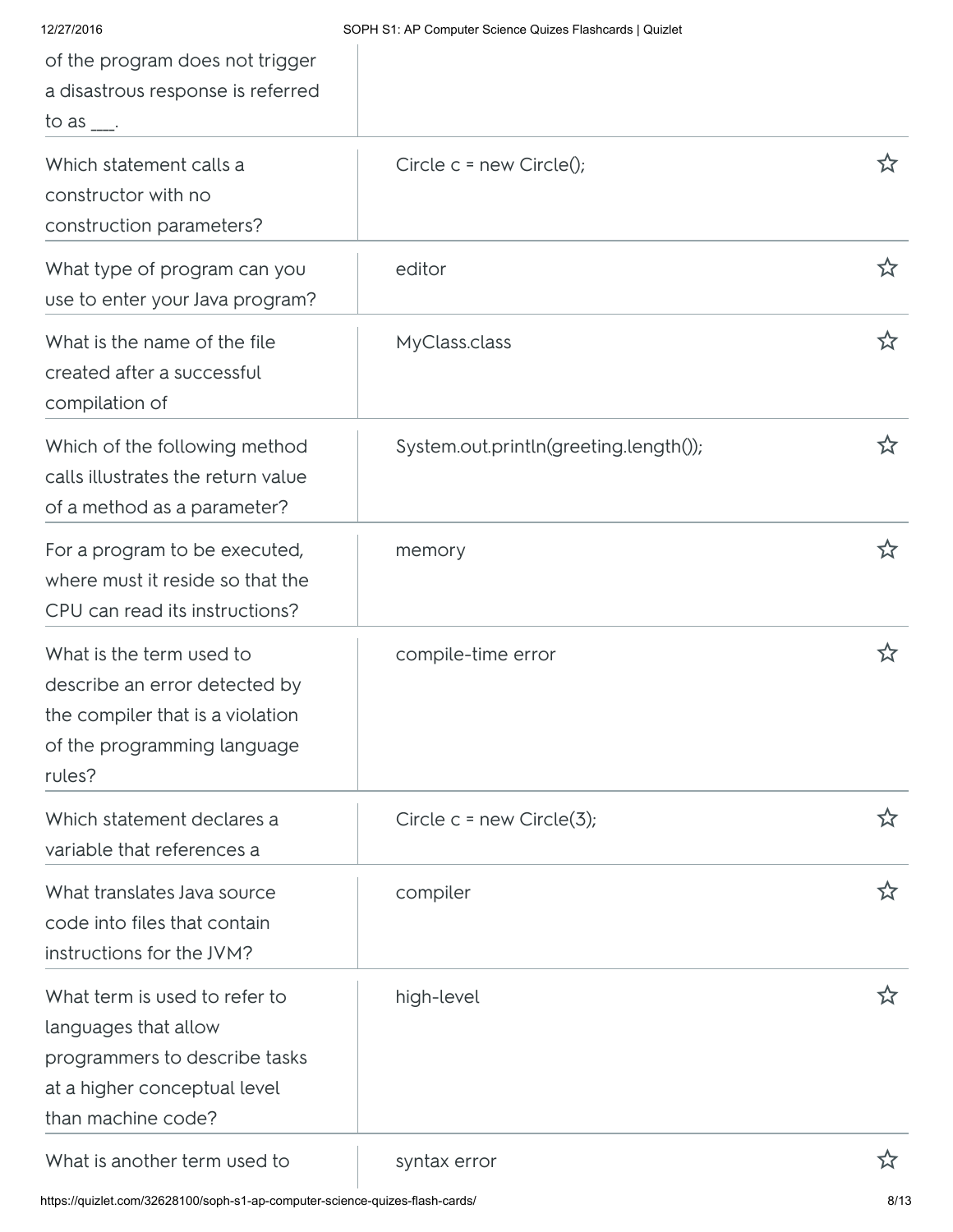| 12/27/2016                                                                                                 | SOPH S1: AP Computer Science Quizes Flashcards   Quizlet                                                     |    |
|------------------------------------------------------------------------------------------------------------|--------------------------------------------------------------------------------------------------------------|----|
| describe an error detected by<br>the compiler that is a violation<br>of the programming language<br>rules? |                                                                                                              |    |
| By convention, classes begin<br>with $a(n)$ ___________.                                                   | uppercase letter                                                                                             | ኢን |
| A method is called by<br>specifying which 3 items in the<br>specified order?                               | object, method name, parameters                                                                              | ☆  |
| The input to a method is called<br>a(n) _____________.                                                     | parameter                                                                                                    | ☆  |
| Fill in the blank in the following<br>method comment.                                                      | amount                                                                                                       | ☆  |
| What is a tester class?                                                                                    | A class with a main method that contains<br>statements to run methods of another class.                      | ☆  |
| Consider the following code to<br>declare a constructor for the                                            | The code compiles successfully but results in a<br>compiler error in the code that calls the<br>constructor. | ☆  |
| What statement is used to<br>specify the value that a method<br>gives back to its caller?                  | return                                                                                                       |    |
| What do static variables belong<br>to?                                                                     | a class                                                                                                      | ☆  |
| What is the process of hiding<br>object data and providing<br>methods for data access called?              | encapsulation                                                                                                | ☆  |
| What does an object store its<br>data in?                                                                  | instance variables                                                                                           | ☆  |
| When are instance variables<br>initialized?                                                                | Instance variables are initialized with a default<br>value before a constructor is invoked.                  | ☆  |
| Which of the following<br>corresponds to the                                                               | return sideLength * sideLength;                                                                              | ☆  |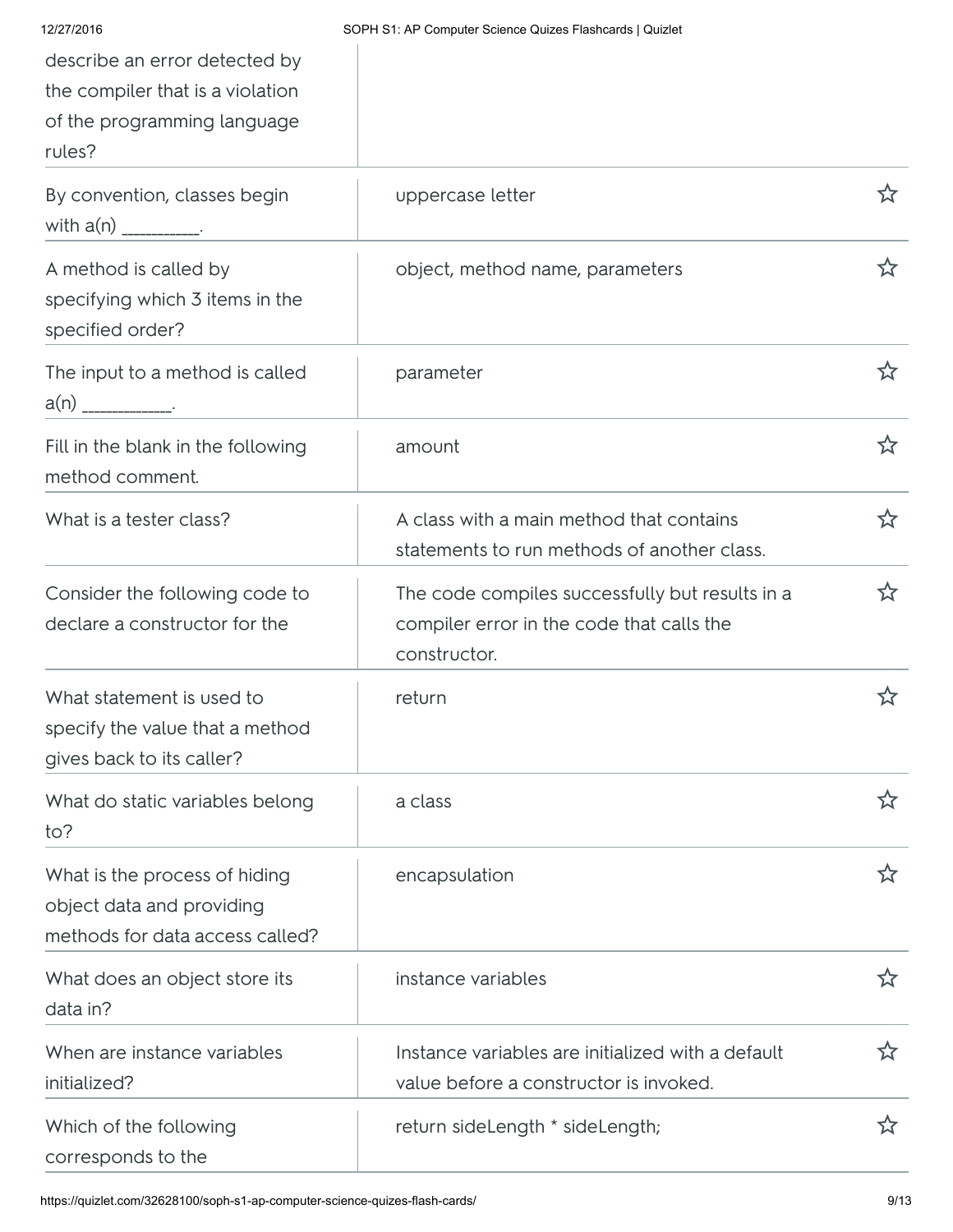| 12/27/2016                                                                                         | SOPH S1: AP Computer Science Quizes Flashcards   Quizlet                                    |   |
|----------------------------------------------------------------------------------------------------|---------------------------------------------------------------------------------------------|---|
| The name of the constructor is<br>always the same as the name of<br>the $\overline{\phantom{a}}$ . | class                                                                                       |   |
| When a method exits, its __ are<br>removed.                                                        | local variables                                                                             | ☆ |
| Private instance variables __.                                                                     | can only be accessed by methods of the same<br>class                                        | ☆ |
| Instance variables that are<br>object references are initialized<br>to what default value?         | null                                                                                        | ☆ |
| What do parameters and local<br>variables belong to?                                               | a method                                                                                    | ☆ |
| A method header consists of<br>which of the following parts?                                       | an access specifier, a return type, a method name,<br>and a list of the parameters (if any) | ☆ |
| Which of the following<br>corresponds to a valid<br>constructor header for the                     | public Player()                                                                             | ☆ |
| Each object of a class has its<br>own set of ___.                                                  | instance variables                                                                          |   |
| The private implementation of a<br>class consists of $\frac{1}{2}$ .                               | instance variables and the implementation of the<br>constructors and methods                | ☆ |
| You should provide<br>documentation comments for                                                   | every class, every method, every parameter, and<br>every return value                       | ☆ |
| Instance variables that are<br>numbers are initialized to what<br>default value?                   | $\Omega$                                                                                    | な |
| Consider the following<br>invocation of the                                                        | mySavings                                                                                   | ☆ |
| You should declare all instance<br>variables as __.                                                | private                                                                                     | ☆ |
| Which of the following gets the                                                                    | char ch = sentence.charAt(sentence.length()-1);                                             | ☆ |

https://quizlet.com/32628100/soph-s1-ap-computer-science-quizes-flash-cards/ 10/13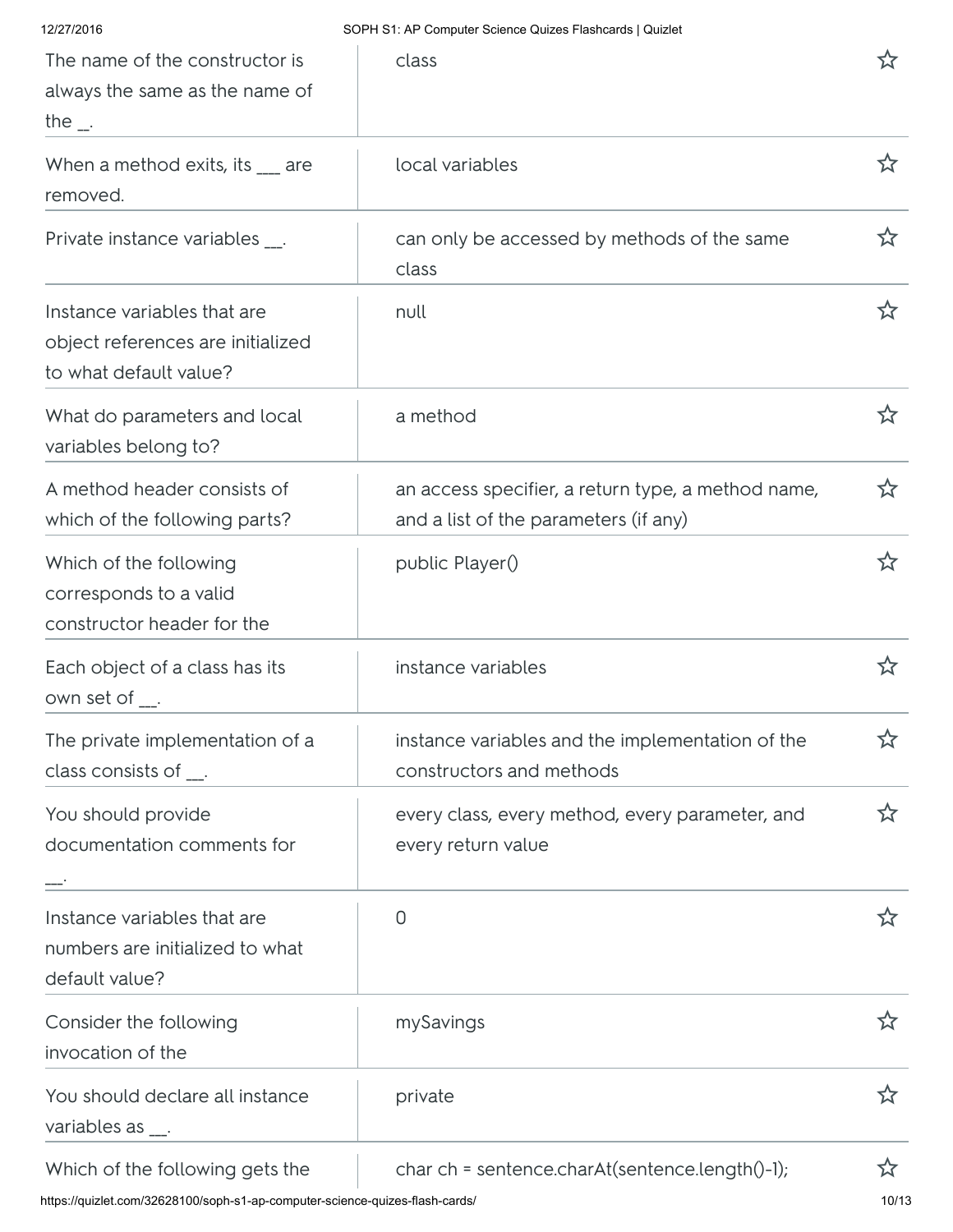| 12/27/2016<br>last character of the string<br>referenced by                                                                                                               | SOPH S1: AP Computer Science Quizes Flashcards   Quizlet |   |
|---------------------------------------------------------------------------------------------------------------------------------------------------------------------------|----------------------------------------------------------|---|
| What type of method does NOT<br>operate on an object?                                                                                                                     | static                                                   | ☆ |
| What is the name of the<br>operation denoted by the **<br>operator?                                                                                                       | increment                                                | ☆ |
| The decimal equivalent of 110100<br>binary is $\frac{1}{1}$ .                                                                                                             | 52                                                       | ☆ |
| What is the starting position of a<br>string?                                                                                                                             | $\overline{0}$                                           | ☆ |
| Which of the following<br>statements is equivalent to                                                                                                                     | items $* = 2$ ;                                          | ☆ |
| Which of the following code<br>fragments converts a floating-<br>point number to the nearest<br>integer?                                                                  | $int n = (int) Math. round(f);$                          | ☆ |
| Which of the following<br>statements is equivalent to                                                                                                                     | balance += amount;                                       | ☆ |
| Consider this code fragment.                                                                                                                                              | The code compiles and runs correctly.                    | ☆ |
| Which of the following correctly<br>defines a constant in a method?                                                                                                       | final double NICKEL_VALUE = 0.05;                        | ☆ |
| Which of the following<br>statements about strings is true?                                                                                                               | class.                                                   | ☆ |
| The first digit of a credit card<br>number typically indicates the<br>type of credit card. Which of the<br>following finds the first digit of<br>the string referenced by | char digit = creditCardNumber.charAt(0);                 | ☆ |
| What is the name of the +<br>operator when applied to<br>strings?                                                                                                         | concatenation                                            |   |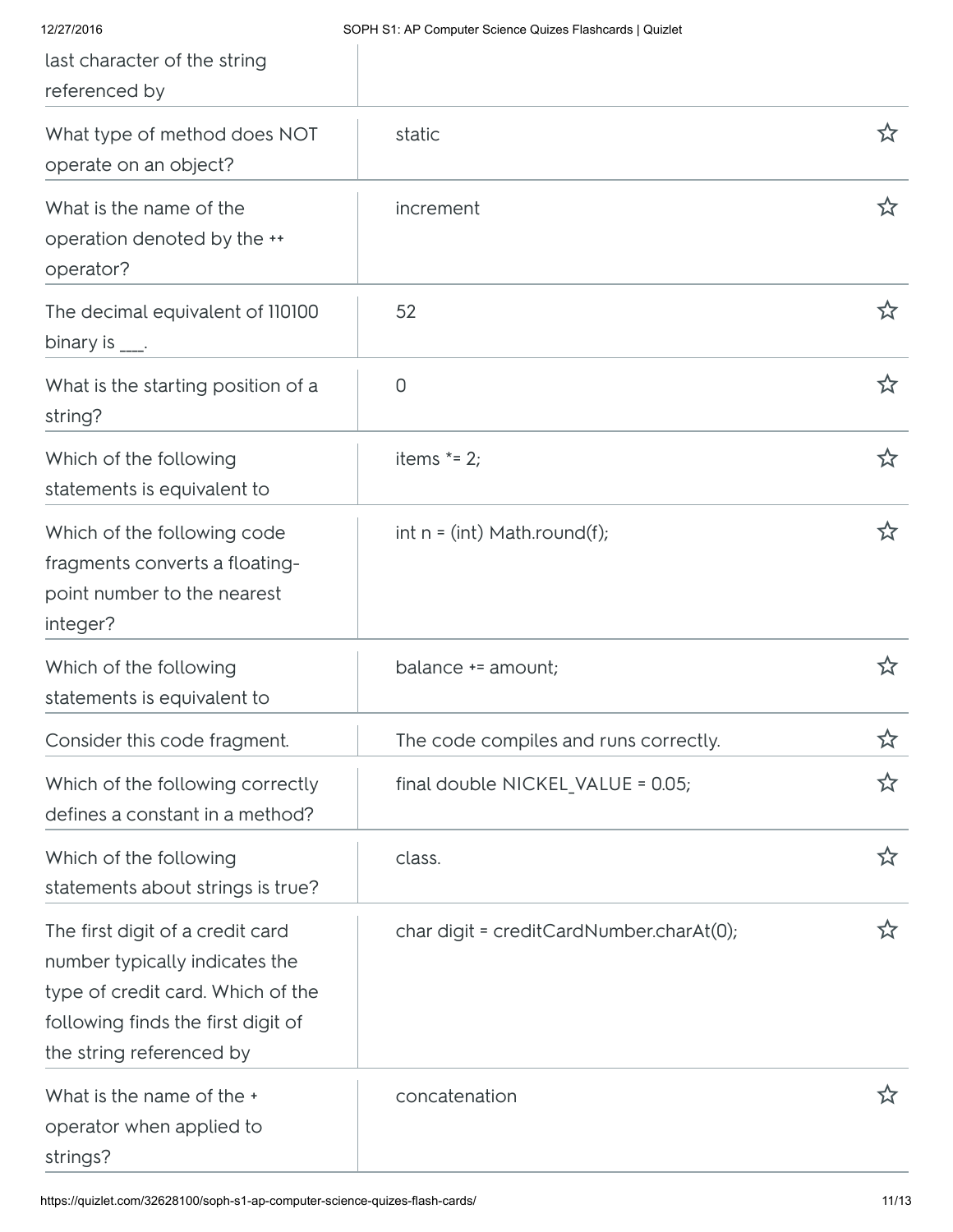| 12/27/2016                                                                                                                | SOPH S1: AP Computer Science Quizes Flashcards   Quizlet                                  |    |
|---------------------------------------------------------------------------------------------------------------------------|-------------------------------------------------------------------------------------------|----|
| In Java, every value is either a<br>reference to an object, or it<br>belongs to one of the eight                          | primitive types                                                                           | ☆  |
| Numerical ________________ are<br>values that do not change and<br>that have a special significance<br>for a computation. | constants                                                                                 | ☆  |
| Consider this code fragment.                                                                                              | The code compiles and runs correctly, displaying<br>the label and balance of the account. | ☆  |
| What is the value of                                                                                                      | $\times$                                                                                  | ☆  |
| How do you compute the area<br>of a circle referencing a<br>constant in the                                               | double area = Math.PI radius radius;                                                      | ☆  |
| What is the name of the method<br>that extracts part of a string?                                                         | substring                                                                                 | ☆  |
| What is the Java operator that<br>computes the remainder of an<br>integer division?                                       | %                                                                                         | ☆  |
| Using the ______ reserved word<br>when declaring a constant<br>means that the constant<br>belongs to the class.           | static                                                                                    | ☆  |
| In Java, what reserved word is<br>used to identify constants?                                                             | final                                                                                     | ☆  |
| Assume the string                                                                                                         | String areaCode = phoneNumber.substring(0,3);                                             | ☆  |
| Which statement correctly<br>computes the absolute value of<br>the difference between x and y?                            | Math.abs $(x-y)$                                                                          | ☆  |
| Based on the code below,<br>which statement creates a string<br>in the format                                             | String helloName = hello $+$ ", " + name $+$ "!";                                         | ኢን |